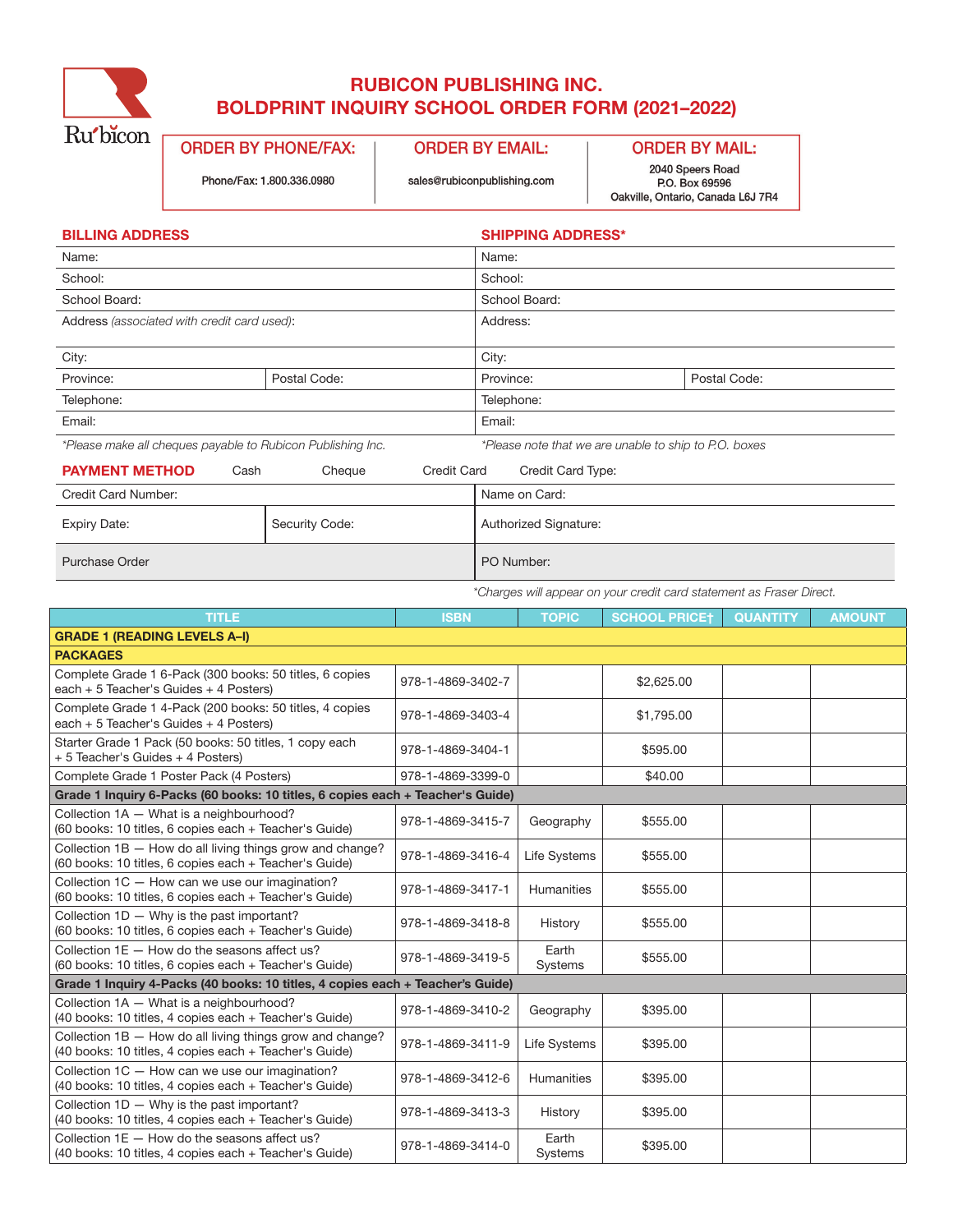| <b>Grade 1 Inquiry Single Copy Packs</b>                                                                                                |                   |                   |            |  |  |  |
|-----------------------------------------------------------------------------------------------------------------------------------------|-------------------|-------------------|------------|--|--|--|
| Collection 1A - What is a neighbourhood?<br>(10 books: 10 titles, 1 copy each + Teacher's Guide)                                        | 978-1-4869-3405-8 | Geography         | \$125.00   |  |  |  |
| Collection 1B - How do all living things grow and change?<br>(10 books: 10 titles, 1 copy each + Teacher's Guide)                       | 978-1-4869-3406-5 | Life Systems      | \$125.00   |  |  |  |
| Collection 1C - How can we use our imagination?<br>(10 books: 10 titles, 1 copy each + Teacher's Guide)                                 | 978-1-4869-3407-2 | <b>Humanities</b> | \$125.00   |  |  |  |
| Collection 1D - Why is the past important?<br>(10 books: 10 titles, 1 copy each + Teacher's Guide)                                      | 978-1-4869-3408-9 | History           | \$125.00   |  |  |  |
| Collection $1E -$ How do the seasons affect us?<br>(10 books: 10 titles, 1 copy each + Teacher's Guide)                                 | 978-1-4869-3409-6 | Earth<br>Systems  | \$125.00   |  |  |  |
| <b>GRADE 2 (READING LEVELS H-M)</b>                                                                                                     |                   |                   |            |  |  |  |
| <b>PACKAGES</b>                                                                                                                         |                   |                   |            |  |  |  |
| Complete Grade 2 6-Pack (300 books: 50 titles, 6 copies<br>each $+5$ Teacher's Guides $+4$ Posters)                                     | 978-1-4869-3420-1 |                   | \$2,685.00 |  |  |  |
| Complete Grade 2 4-Pack (200 books: 50 titles, 4 copies<br>each + 5 Teacher's Guides + 4 Posters)                                       | 978-1-4869-3421-8 |                   | \$1,835.00 |  |  |  |
| Starter Grade 2 Pack (50 books: 50 titles, 1 copy each + 5<br>Teacher's Guides + 4 Posters)                                             | 978-1-4869-3422-5 |                   | \$620.00   |  |  |  |
| Complete Grade 2 Poster Pack (4 Posters)                                                                                                | 978-1-4869-3400-3 |                   | \$40.00    |  |  |  |
| Grade 2 Inquiry 6-Packs (60 books: 10 titles, 6 copies each + Teacher's Guide)                                                          |                   |                   |            |  |  |  |
| Collection 2A - How do places change people?<br>(60 books: 10 titles, 6 copies each + Teacher's Guide)                                  | 978-1-4869-3433-1 | Geography         | \$570.00   |  |  |  |
| Collection 2B - How is nature amazing?<br>(60 books: 10 titles, 6 copies each + Teacher's Guide)                                        | 978-1-4869-3434-8 | Life Systems      | \$570.00   |  |  |  |
| Collection 2C - Why are traditions important?<br>(60 books: 10 titles, 6 copies each + Teacher's Guide)                                 | 978-1-4869-3435-5 | <b>Humanities</b> | \$570.00   |  |  |  |
| Collection 2D - How can we make the world a better place?<br>(60 books: 10 titles, 6 copies each + Teacher's Guide)                     | 978-1-4869-3436-2 | History           | \$570.00   |  |  |  |
| Collection 2E - How does Earth change?<br>(60 books: 10 titles, 6 copies each + Teacher's Guide)                                        | 978-1-4869-3437-9 | Earth<br>Systems  | \$570.00   |  |  |  |
| Grade 2 Inquiry 4-Packs (40 books: 10 titles, 4 copies each + Teacher's Guide)                                                          |                   |                   |            |  |  |  |
|                                                                                                                                         |                   |                   |            |  |  |  |
| Collection 2A - How do places change people?<br>(40 books: 10 titles, 4 copies each + Teacher's Guide)                                  | 978-1-4869-3428-7 | Geography         | \$405.00   |  |  |  |
| Collection 2B - How is nature amazing?<br>(40 books: 10 titles, 4 copies each + Teacher's Guide)                                        | 978-1-4869-3429-4 | Life Systems      | \$405.00   |  |  |  |
| Collection 2C - Why are traditions important?<br>(40 books: 10 titles, 4 copies each + Teacher's Guide)                                 | 978-1-4869-3430-0 | Humanities        | \$405.00   |  |  |  |
| Collection 2D - How can we make the world a better place?<br>(40 books: 10 titles, 4 copies each + Teacher's Guide)                     | 978-1-4869-3431-7 | History           | \$405.00   |  |  |  |
| Collection 2E - How does Earth change?<br>(40 books: 10 titles, 4 copies each + Teacher's Guide)                                        | 978-1-4869-3432-4 | Earth<br>Systems  | \$405.00   |  |  |  |
| Grade 2 Inquiry Single Copy Packs (10 books: 10 titles, 1 copy each + Teacher's Guide)                                                  |                   |                   |            |  |  |  |
| Collection 2A - How do places change people?<br>(10 books: 10 titles, 1 copy each + Teacher's Guide)                                    | 978-1-4869-3423-2 | Geography         | \$127.50   |  |  |  |
| Collection 2B - How is nature amazing?<br>(10 books: 10 titles, 1 copy each + Teacher's Guide)                                          | 978-1-4869-3424-9 | Life Systems      | \$127.50   |  |  |  |
| Collection 2C - Why are traditions important?<br>(10 books: 10 titles, 1 copy each + Teacher's Guide)                                   | 978-1-4869-3425-6 | Humanities        | \$127.50   |  |  |  |
| Collection 2D - How can we make the world a better place?<br>(10 books: 10 titles, 1 copy each + Teacher's Guide)                       | 978-1-4869-3426-3 | History           | \$127.50   |  |  |  |
| Collection 2E - How does Earth change?<br>(10 books: 10 titles, 1 copy each + Teacher's Guide)                                          | 978-1-4869-3427-0 | Earth<br>Systems  | \$127.50   |  |  |  |
| <b>GRADE 3 (READING LEVELS L-P)</b>                                                                                                     |                   |                   |            |  |  |  |
| <b>PACKAGES</b>                                                                                                                         |                   |                   |            |  |  |  |
| Complete Grade 3 6-Pack (300 books: 50 titles, 6 copies<br>each $+5$ Teacher's Guides $+4$ Posters)                                     | 978-1-4869-3438-6 |                   | \$2,775.00 |  |  |  |
| Complete Grade 3 4-Pack (200 books: 50 titles, 4 copies<br>each $+5$ Teacher's Guides $+4$ Posters)                                     | 978-1-4869-3439-3 |                   | \$1,895.00 |  |  |  |
| Starter Grade 3 Pack (50 books: 50 titles, 1 copy each + 5<br>Teacher's Guides + 4 Posters)<br>Complete Grade 3 Poster Pack (4 Posters) | 978-1-4869-3440-9 |                   | \$632.50   |  |  |  |